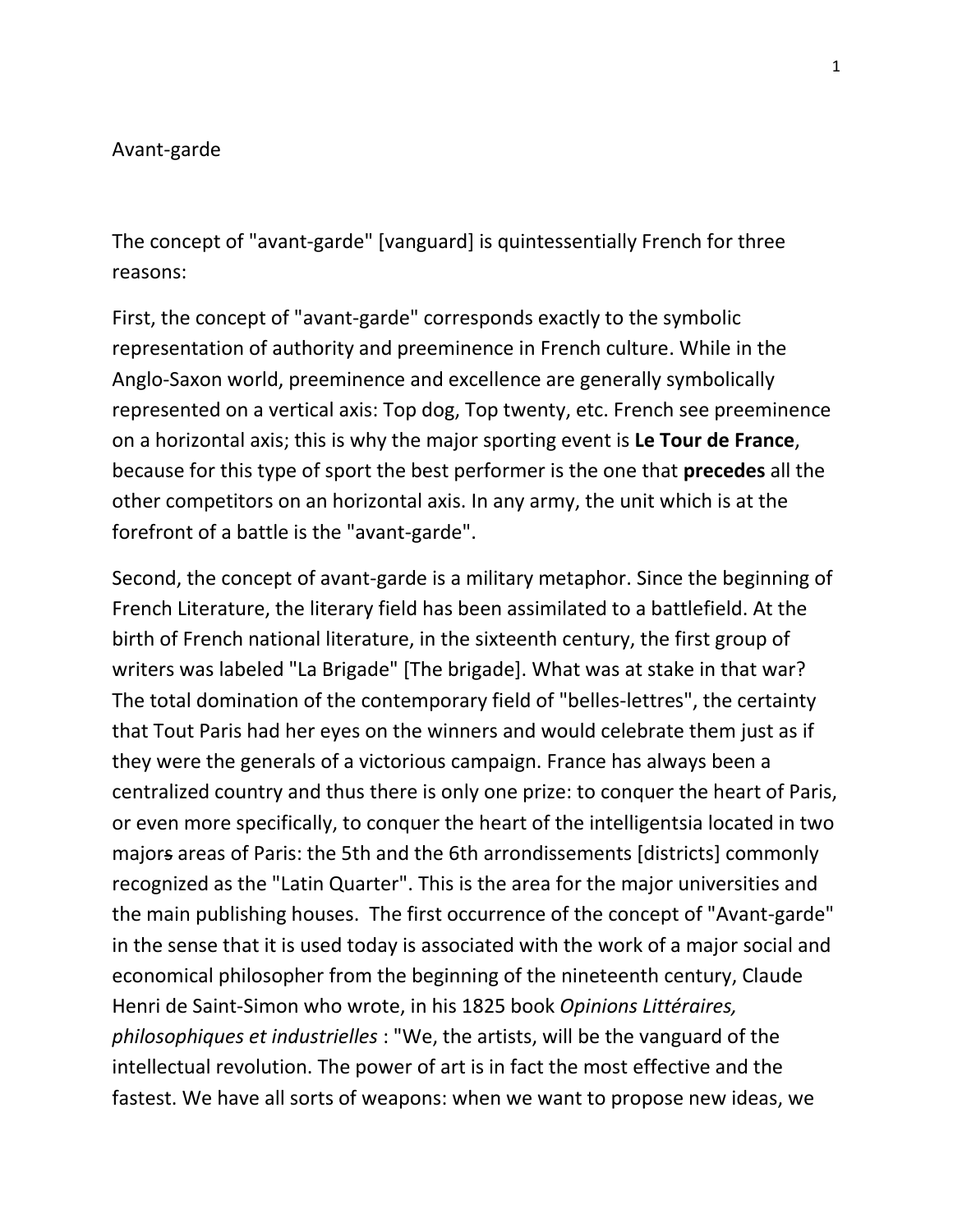engrave them in marble or we draw them on a canvas." The idea of art at the forefront of the intellectual revolution is still very much present in the midnineteenth century, again associated with the idea of a revolution, and all French revolutions begin in Paris. At the end of the nineteenth century the value of the term changes and is then associated with specific artistic groups that are considered at the forefront of the esthetic exploration and break the accepted artistic routine. The concept of the collective revolutionary enlightenment fades away and the term "avant-garde" is commonly used to designate the artistic group, among several, which seems to offer a new approach to esthetic conceptualization, no longer involved with current **thematic** motifs but in exploring new venues, thus **experimental** in the process of discovery.

In my opinion, the third and last reason why the concept is characteristically French is the fact that from 1789 to 1968 the main approach to change is that it is the result of a short revolution, a reversal of fortune during which everything is turned upside down. This view implies a belief that the progress of mankind, or art, is the result of a "rupture", a radical break that suddenly ushers in the new and converts everything else that pre-existed into an unfashionable and former mode of thinking. This dialectical movement marked by a dramatic change is at the core of the Lettrisme [Letterism] movement of Isidore Isou in the early 1950's. His understanding of the evolution of world literature is a constant shift from "le ciselant", his name for the swift introduction of the new, and "l'amplique", his name for the moment when the contemporary society absorbs the new dimension and it becomes a *doxa*, an accepted model, that is simply repeated by mere followers who, in turn, will be displaced by the occurrence of a new "phase ciselante", a new vanguard as it is usually introduced by a genius personality that is the carrier of "innovation" or what Isou calls "novatique". Isou was not able to impose his views but during the turbulent intellectual years of the late 1960's and early 1970's in France, the influential group *Tel Quel*, associated with the "Pensée 68" theoretical movement, with Barthes and Foucault, placed the theory of the "rupture" [break], at the core of its doctrine in order, collaterally, to impose its own image as a "mouvement de la rupture" [breaking away movement]. *Tel quel*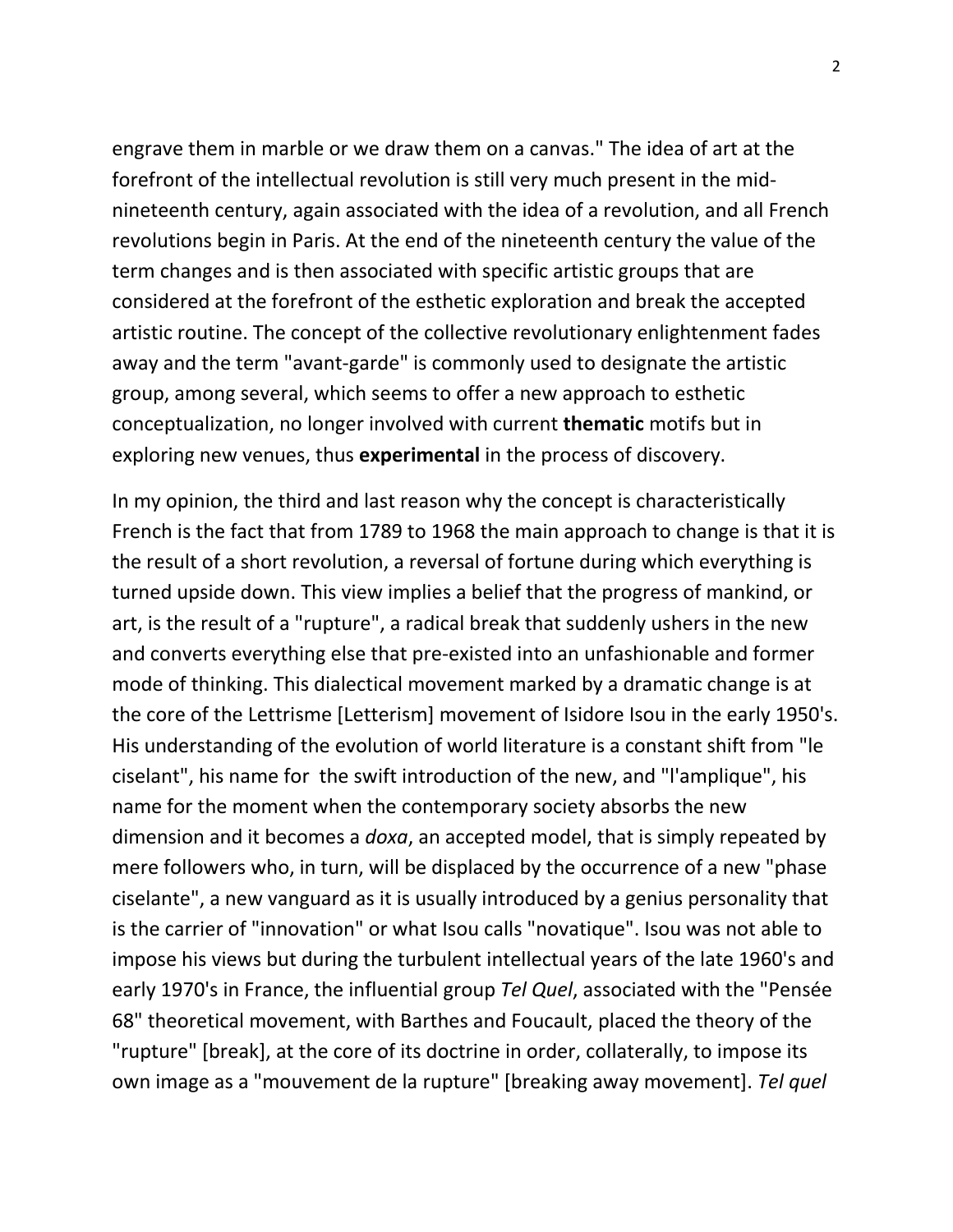assigned the original birth of modern thinking to the "epistemological break" around the year 1886. In that year Mallarmé had published most of his texts that will appear in 1888 in his only book *Album de Vers et de Prose*, but this is also the year of the publication of the first "modern" literary manifesto: the Greek born French poet Moréas published the *Manifesto of Symbolism* in the newspaper *Le Figaro*. This text marks the global acceptance of Baudelaire's concept of "Modernism" as expressed in his text *Le Salon de 1856* in which he offered a definition of what should be considered "relativist" art as opposed to the traditional "pure art" [Ktema es aei] == a treasure for eternity, a concept which had dominated Western Art for many centuries. By expressing the fact that art was part eternal and part contemporary, Baudelaire made it possible to consider the "contemporary" part of any artistic expression as the criteria of the "modernity" of a piece. He exposed the triumph of this understanding of art as always seeking the expression of its **own contemporaneity** rather then something eternal. Thus when in his *Manifesto* Moréas claims: "Like all the arts, Literature evolves: in a cycle with its returns strictly determined [...]. It is clear how each new phase in artistic evolution corresponds precisely with the senile decrepitude, the ineluctable end of the school just before it...", he creates the routine conception that literature, and art, proceed through successive brutal and antagonistic steps. That is the basic epistemological principle that allows the **creationist** concept of **avant-garde** to exist.

These three basic French cultural and intellectual peculiarities explain why the concept of avant-garde has appeared in the French critical vocabulary and has been so widely used.

Now the question that we have to ask is why the triumphant 1970 affirmation of the epistemological principle of "rupture" that seems to legitimize the operative value of "avant-garde" is also the historical moment when the word "avant garde" disappears from French usage; why it no longer describes what is perceived as "new" in artistic and literary production.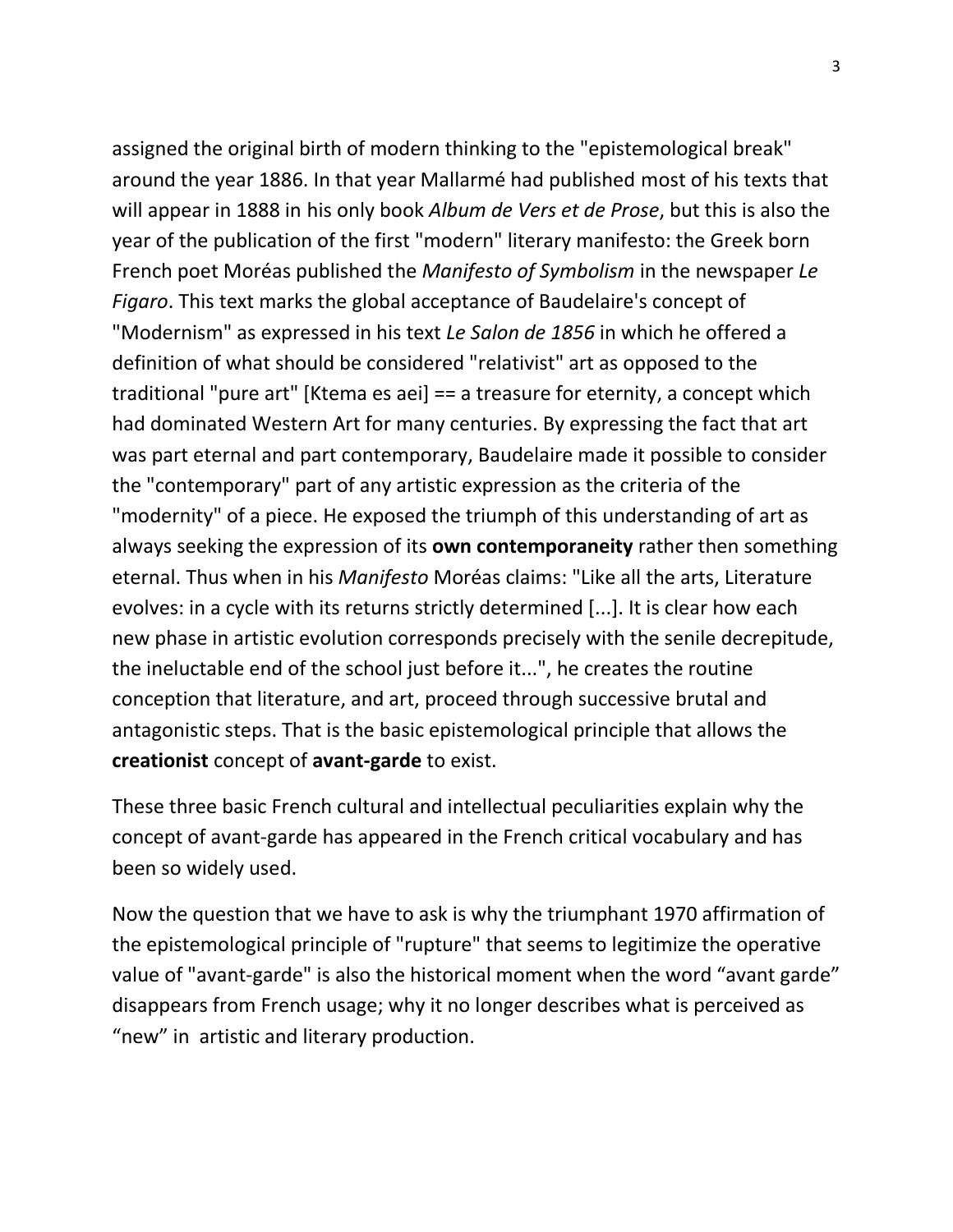Today in French critical circles no one would dare use the term; it is considered obsolete, inadequate and the French critical terminology has banished it from its operative vocabulary except when it describes historical vanguards such as Symbolism, Dada, Futurism, Surrealism and, reluctantly, Lettrisme. The term "avant-garde" today seems to single out movements that existed roughly between 1886 and 1958.

I would like to briefly advance a few suggestions to try to explain why a new paraphrastic vocabulary such as "extreme contemporain" [extreme contemporary], post-poésie [post-poetry], postmoderne, post-générique, and the term now adopted by Ma in our Poetics Colloquium meetings, post-contemporain [post-contemporary] has gained commodity value to designate "new" artistic or literary trends.

At the end of what may be considered the closure of productive Surrealism, in the mid 1930's, France underwent a Philosophical Renaissance in the line of the early work of Henri Bergson. For Bergson's intuitionism, the "new" is not the result of a purely unadulterated discrete creation, but results from the unraveling of a previously existing situation. Bergson's "élan vital" is a rejection of the notion that simple brutal mechanical physical forces engender the new. Bergson accepts the principle of evolution as advanced by Darwin but rejects any automated finalism and determinism. Merleau-Ponty will add his consideration on the intersubjectivity of the subject and phenomenologist views that any object considered is already a representation of other objects also present. Between the old master and the new thinker, the period from the 1920's to the 1940's was mostly influenced by the fundamental work of the great philosopher of that period, Gaston Bachelard. In his seminal book *Le nouvel esprit scientifique* [in English *The New Scientific Mind*] 1934, Bachelard does not go against the idea of a discontinuous nature of history of sciences but he advances what has been called a "constructivist epistemology". The core of his philosophical doctrine for science is that we can take for granted the idea of an "epistemological break" but we cannot see it as a momentous revolution; we cannot envision it as specifically timed rupture. At one point we can recognize that we are involved in a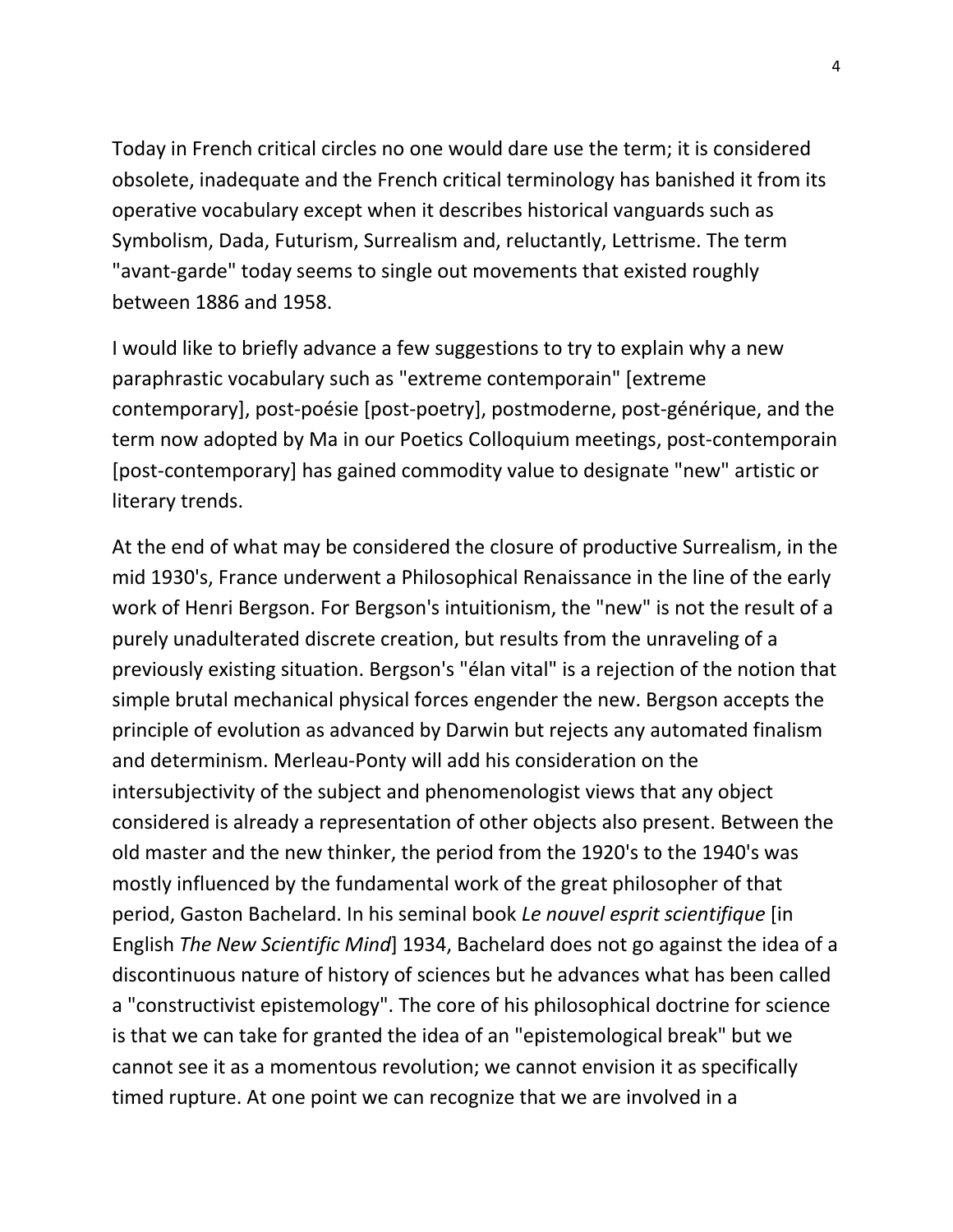dominating epistemology and at another time that we are part of another epistemology, but the transition can be a very complex one and is based on a long underground process. For Bachelard, epistemologies integrate old epistemologies into new paradigms, changing the sense of operative concepts. At one given moment of history there is always a theory that is emerging while another one is in decline and thus any contemporary intellectual life is marked by the copresence of competing epistemologies. Under that scenario, Dada includes many aspects of Futurism, and Tzara cannot claim that he created Dada in Zurich in 1916 from nothing; under that scenario Surrealism does not break with Dada but integrates and transforms Dada and consequently Breton cannot claim that he created Surrealism as the result of a miraculous inner vision in December 1924. There is always something already here and thus avant-garde as a clear, clean break is a fallacious illusion. Because Bachelard's ideas integrate both rupture and continuity they came back in fashion during the **post-structuralist moment** of the early 1970's. By then French intellectual life started to reject the epistemological dogma articulated on a collection of simple binary oppositions that had been the trademark of "scientific" functional structuralism. Progressively all critical aspects that accepted a simple binary dialectical opposition were rejected. That is the moment when Habermas' theory of the resolution of the extremes became credo in certain European circles and when a "pure" poet such as Michel Deguy coined the term "extreme contemporain" for his newly created poetic collection for the French publisher Belin. This gesture showed that he was doing something new for the current contemporaneity of the 1970's but within the continuity of French "pure" poetry, in the line of Mallarmé, Valéry, Char etc. While for him there was a multitude of poetic creations that more or less were mirrors of each other, nevertheless his new literary creation should be perceived as located at the extreme limit of this collective contemporaneity. The same reasoning is at the core of the creation of post-poésie by Jean-Marie Gleize, who characterizes his gesture as an "exit inside" and, in an interview a year ago stated explicitly: "I am constantly appalled when reading reviews of contemporary literature by the journalistic tendency to reduce everything to a simple bipolarization between the old and the new accompanied by value judgments on this work or this one. I do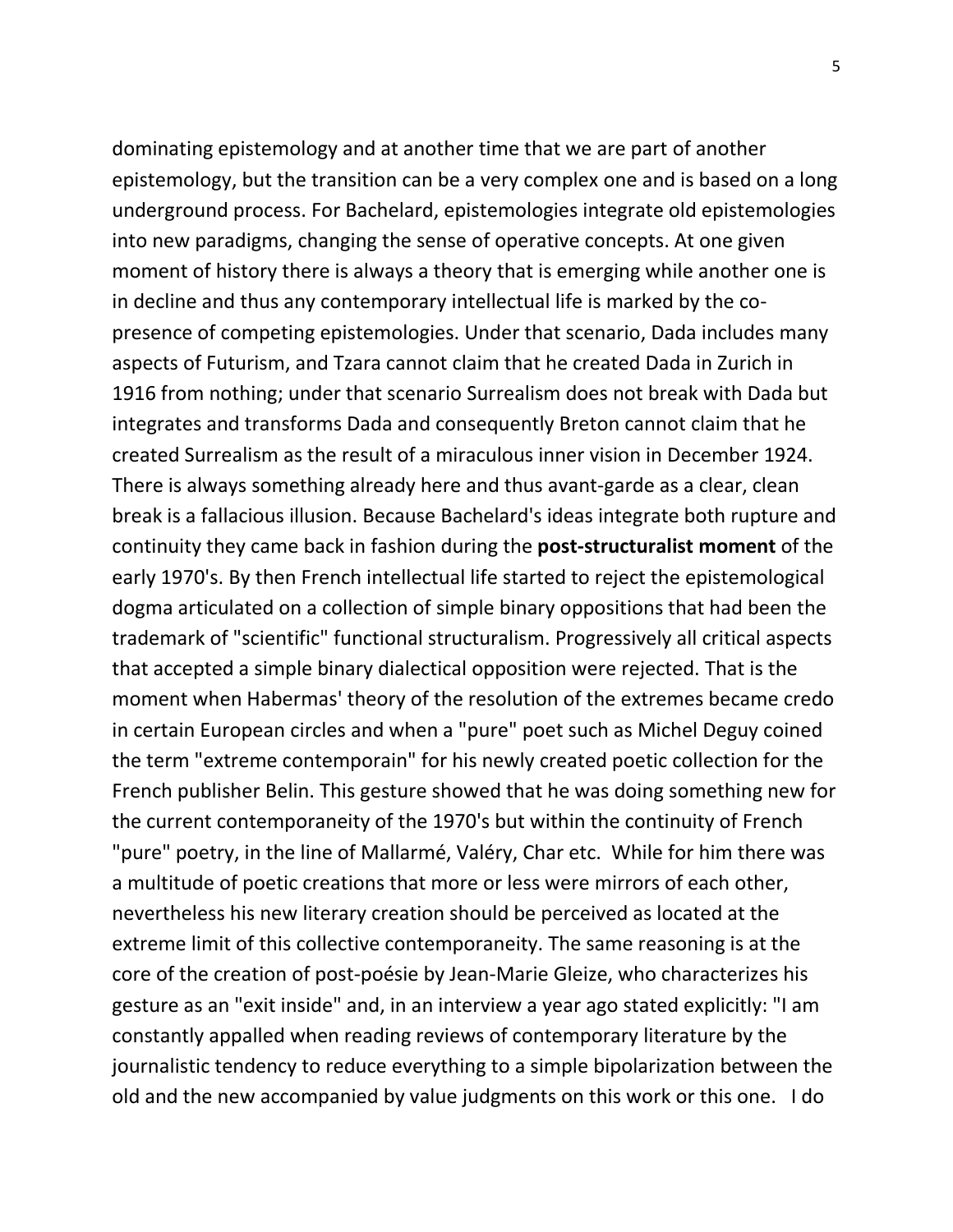not want to situate myself in a polemical system where a group is opposed to another group. I was raised at the beginning of the last avant-garde movement of the seventies and was given the impression that literature was a battlefield. [...] This type of debate is useless, sterile, without any interest. Our differences are useful; we should work with them and try to understand them. Books with which you disagree have a great advantage, they make you work; they force you to come up with an answer."

Gleize's negative reaction to the possibility of something today similar to the chronic antagonism of the previous avant-gardes is mild by comparison with the visceral rejection of the concept by the current master thinker of OuLiPo, Jacques Roubaud who, in his book *Poésie, Ménage, etc.* [*Poetry, clean up*, etc. ] asserts: " any attempt by the avant-garde to put an end to poetry is doomed if it is not accompanied by a formal comprehension of what poetry is. Unfortunately, the avant-garde never has the time for comprehension". Roubaud's main objection to any form of avant-garde is perfectly coherent with the second stated objective of OuLiPo which can be described as a conservative program: to explore all existing literary forms, past and potential. This thesaurization is incompatible with the **radical iconoclastic gesture** of any avant-garde. Nevertheless the irony of History is fully present here. The 1961 unsigned "propos de l'éditeur" ["Editor's foreword"] that precedes the inaugural *Manifesto* of Oulipo and which was written by Raymond Queneau can only be seen as a drastic written act that has as its real aim to put an end once and for all to the existence of Surrealism, the still dominating literary movement with an "avant-garde" label at the time, and a movement which was under the direction of his brother in law, André Breton. All the articles of the founding document of OuLiPo can be read as written to systematically counter each constituting principle of Surrealism: control against intuition, grammar against chance, ownership against anonymous collective responsibility, form against content, etc. An act of clear duplication of the negative and destructive mode of establishment of any previous avant-garde movement, the founding of OuLiPo was still following in the logic of avant garde **creationism** against the more subdued tradition of **evolutionist** change which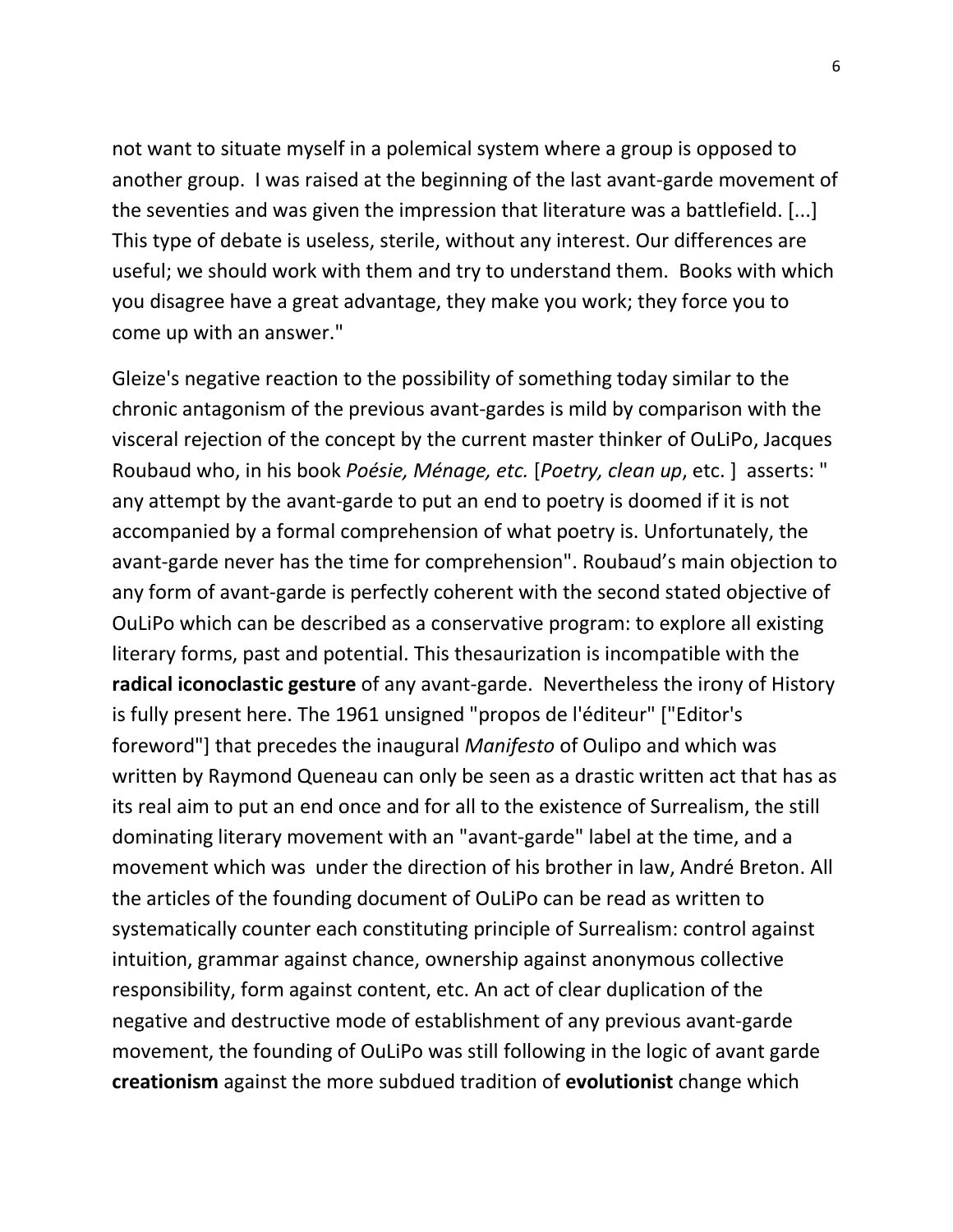seems to be a contemporary norm of the *extreme contemporary*. But what the *post-contemporary* will bring us?

One may ask why the birth of the "avant-garde" literary label is concomitant to the realization by Baudelaire that as far as the new esthetics of "modernity" was concerned, the "contemporaneity" had something to do with it. The term "modern" does not appear by chance as the term selected by Baudelaire to define his understanding of a new estheticism; it has a long cultural history in French letters. In 1688, the French author Charles Perrault publishes the first of his four volumes of *Parallèle des anciens et des modernes* . This book is at the core of what is known in French literary history as "La querelle des Anciens et des Modernes." Charles Perrault is the defender of the "modern" view that contemporary literature can be and is as good as classical literature. The polemic started when he published his poem "*Le siècle de Louis le Grand* " an encomium piece to the then French king Louis XIV as an enlightened ruler who had done so much for the arts that now they were an improvement over classical productions. Immediately, Boileau-Despréaux attacked him and became, with Racine, the leader of the party of the "Anciens" who refused the supremacy of contemporary art over classical productions, but also, denounced a devotion to actual matters and, as in the case of Perrault, a clear subjection to the current political power. The historical quarrel between the two leaders was eventually resolved when Perrault and Boileau-Despréaux embraced in front of the whole French Académie and Boileau-Despréaux became the official biographer of the king; nevertheless, its implication continued under one form or another during the eighteenth and the nineteenth century. Baudelaire knew then perfectly well what it meant to reactualize the notion of "modern" in his 1856 text on the modern poet and on the modernity in art. Often, it is believed that this embrace of contemporaneity by Baudelaire is also at the core of Rimbaud's esthetic views as expressed in the conclusion of his text *A Season in Hell* : "Il faut être absolument moderne - one has be absolutely modern"). In fact if one does a careful close reading of the passage, the quote by Rimbaud can only be seen as an "anti-phrase": Rimbaud hates his contemporaneity, that's for him petty bourgeois mediocrity, the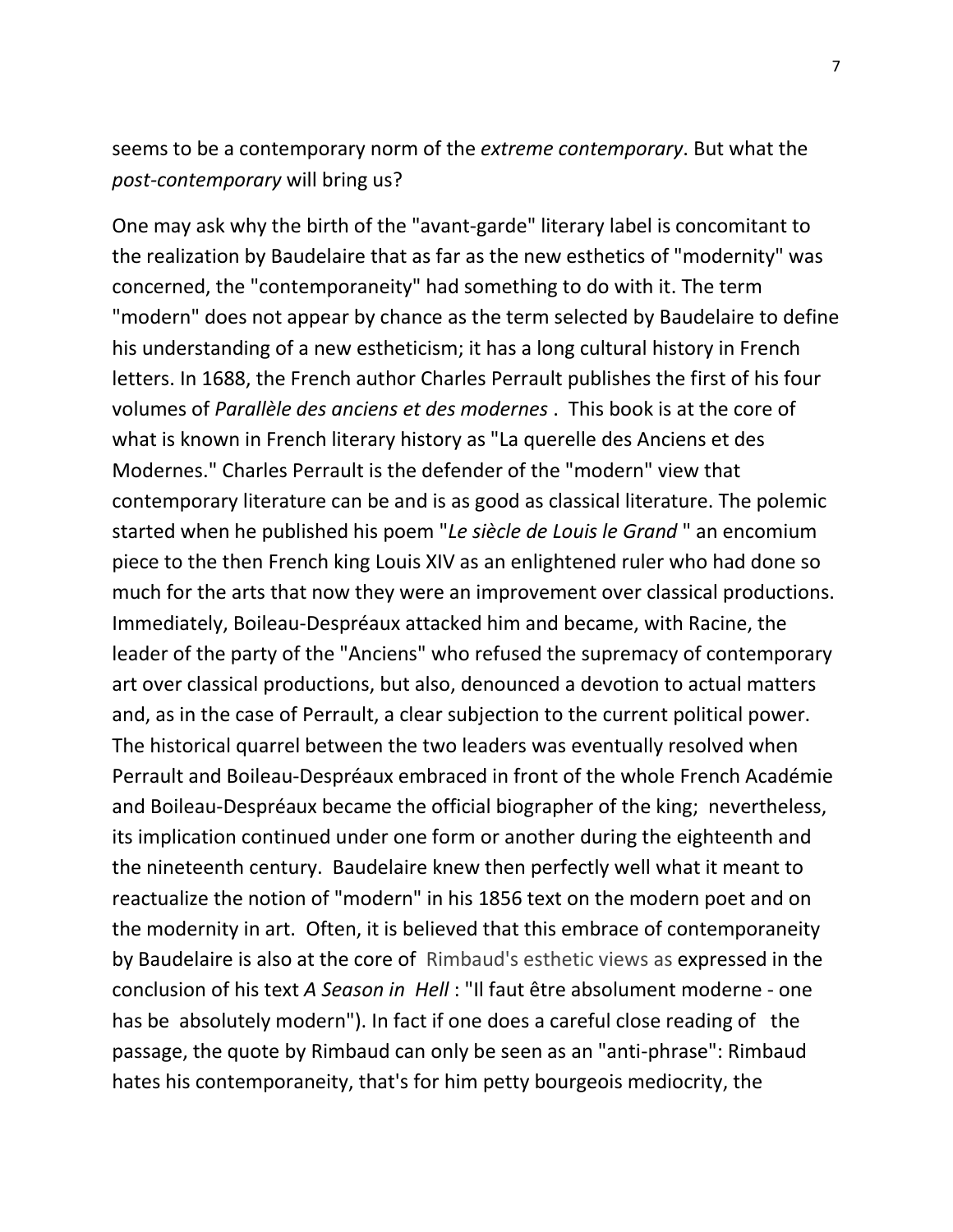cowardly conformism of a decidedly materialist society. If publically rewarded poetry (as the one he sees published by his own contemporary writers: Sully Prudhomme, François Coppée, Banville, etc.) is what the poet "owes to Society", to be part of a mediocre bourgeois universe that he has despised, then he does not want anything to do anymore with "poetry." In order to be "his own contemporary" he might as well be part of his time, be in his world, become totally engulfed in its mores and issues. If, against all poetic odds, contemporaneity in its materialistic ugliness cannot be ignored, then he will abandon poetry to become first a soldier of fortune, then a commercial trader and finally a gun runner for the king Menelik the Ist to help him in his freedom fight against the English colonialists. Contemporaneity calls.

"Il faut être absolument moderne" for Rimbaud is a negative, at this juncture of his work, it means an abandon of his poetic "vision," his dreams and a life of poetic creation.

This intrinsic linkage between "contemporaneity" and "modernity" introduced an historically core factor in the determination of what was considered art at a given period. Historization gave way to a periodization and certainly the concept of "avant-garde" can be interpreted as a sub-product of art as part of the *zeitgeist*. In its most excessive variant one can find "art engagé" (following Sartre's idea as proposed in his journal *Les Temps Modernes*") with the writer necessarily involved in the debates (political, sociological, ideological) of the time and, "realist", "interventionalist" art such as the one championed by Louis Zukowski and perceived as the underpinning of today's extreme contemporary poetic works such as those by Perelman and Bernstein (*Girly Man*) in the US and Gleize (*Altitude zéro*) in France.

It is thus not surprising that today the poetry which is considered the most innovative is the one which sees its role as to "express your contemporaneity." A great part of the "extreme contemporary" writing is to express and present a realist view of everyday life. Out of his six volumes on poetics, Henri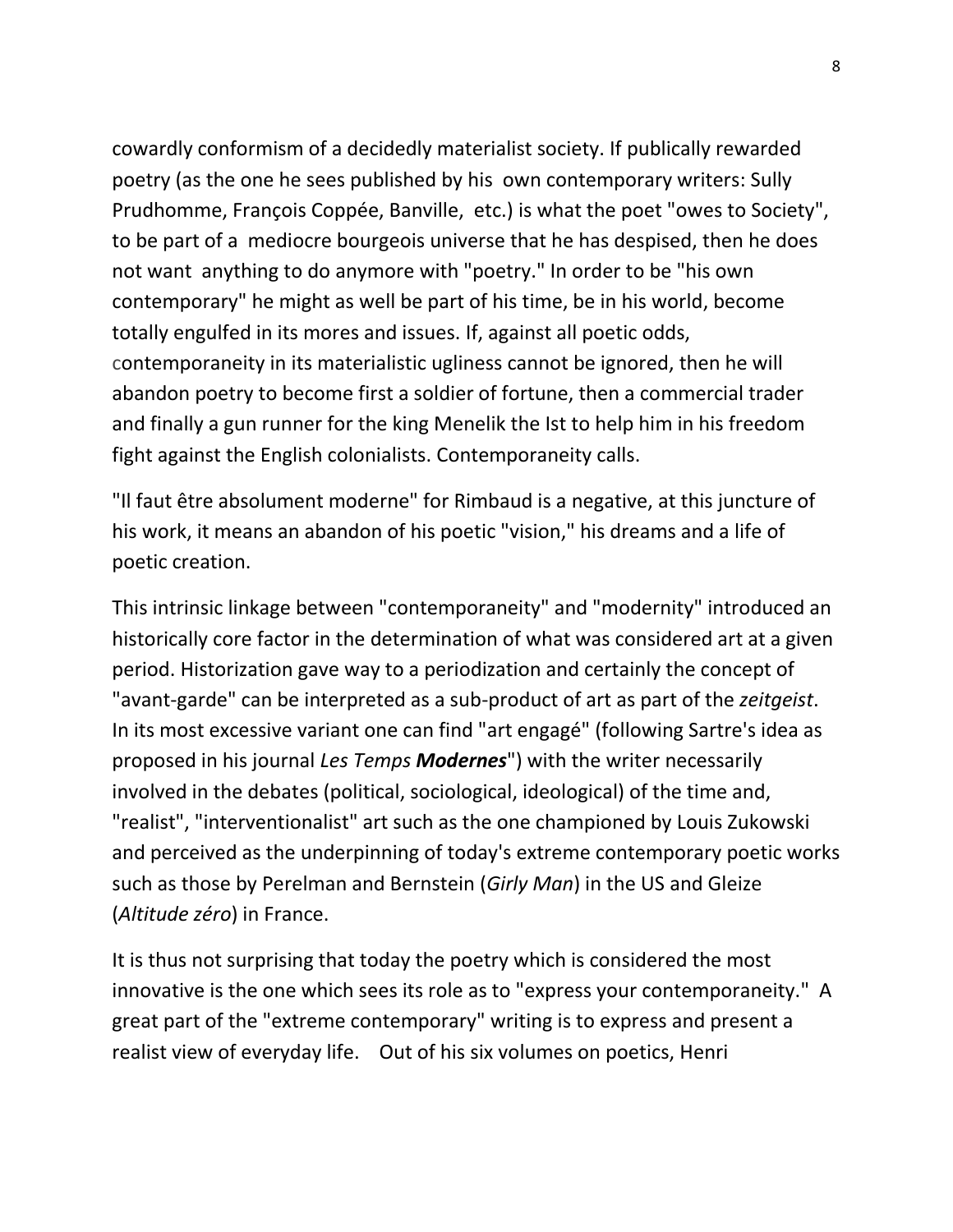Meschonnic's best known slogan is "être son propre contemporain -- in poetry, to be your own contemporary".

This, in my view, is a flagrant misreading of what "modernity" is supposed to be. Unfortunately, due in part in a "political" responsibility -- *engagement* -- in the European tradition and the usual bend on presentism of American culture, current general poetics has now accepted as natural the adhesion of the expression to the contemporary. Far from surpassing or bypassing "modernism" in that aspect, the a-historical "post-modernism" fits that trend and reinforces it in a dramatic manner since it selects to obliterate any sense of archeology, succession and historical accumulation: each component (metrics, theme, image, word, etc.) that is summoned in a postmodern poetic piece is immediately recognized as "contemporary", as an expression of a possible "hic et nunc." This is an unfortunate and deeply conservative trend, and for me, in every sense, there is "no future in post-modernism."

**Slavoj Žižek** recently reflected on the possibility that rejecting current capitalism *en bloc* was probably a short-sighted strategy; for him, we should not ignore that western capitalism is also what brought us the idea of democracy and happiness and that maybe they were linked by intrinsic values that are inseparable; thus if we value democracy maybe the urgency is not to call for the replacement of capitalism by communism or a theological system which has not proven that it can be compatible with a (better) democratic system. In an analogical way, so far nothing has proven that modernist poetics can be productively replaced by something that would be esthetically "better" than the model that Baudelaire proposed, since, we have to remember, his text is also contemporary to the establishment, all over the world, of modern democracies. We just have to remember that Hitlerian fascism invented the censurable concept of "degenerate art" and that recent totalitarian regimes have invented the concept of " petty bourgeois esthetics," this without mentioning all these recent and ancient cases when religious fervor attempted to ban art pieces because they did not seem to fit in with a religion-based moral order.